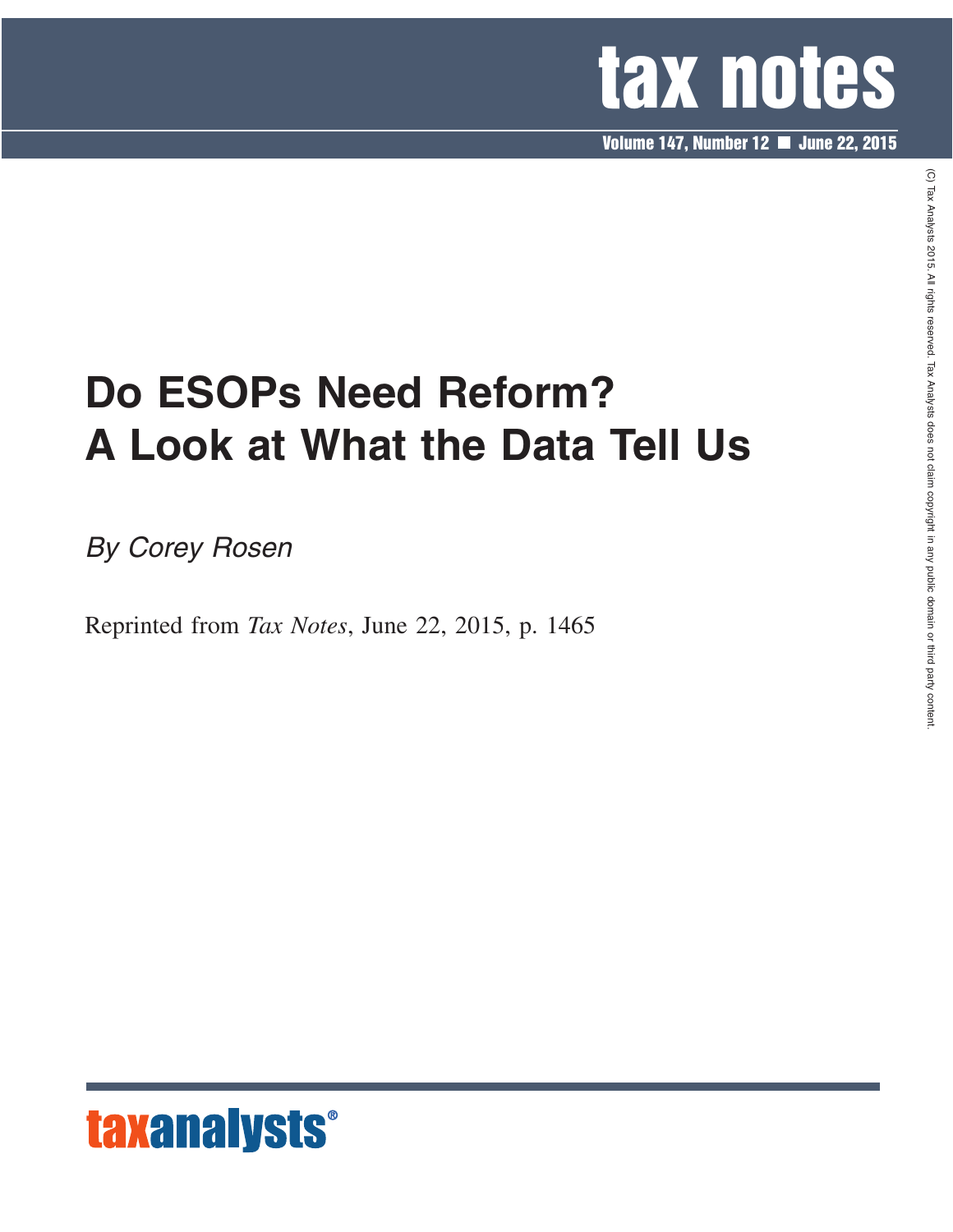## tax notes™ VIEWPOINT

### **Do ESOPs Need Reform? A Look at What the Data Tell Us**

#### **By Corey Rosen**

Corey Rosen is the founder of the National Center for Employee Ownership, a nonprofit membership, research, and information organization. Previously, he worked as a staff member in the Senate and taught political science at Ripon College in Ripon, Wisconsin.

In this article, Rosen argues that almost all participants in employee stock ownership plans fare better than employees in other retirement plans (not to mention most working adults who are in no retirement plan at all). He concludes that although some proposed reforms make sense, stricter standards would eliminate many ESOPs, and protect only a small number of employees from abusive transactions.

In an April 23 article for *Tax Notes*, <sup>1</sup> William K. Bortz argued that employee stock ownership plans, especially those in closely held companies, are saddled with a set of interrelated problems and badly need reform.

An ESOP is a type of retirement plan and is thus governed by ERISA. In an ESOP, a company sets up a trust that is required by law to invest primarily in the employer's stock. The trust can be funded by direct contributions of company stock or periodic cash contributions used to buy shares. However, unlike other retirement plans, the ESOP can also borrow money to buy stock. This enables the ESOP to buy large percentages of the company all at once and repay the loan over time using company (not employee) contributions. Unlike 401(k) plans, which are mostly funded by employees, ESOPs are usually entirely employer funded.

Congress conferred several tax benefits on ESOPs that go beyond the normal tax deductibility of employer contributions and deferred taxation for employees. Most notably, in C corporations, once the ESOP owns 30 percent of all the shares in the company, sellers to the ESOP can reinvest the

proceeds of the sale in other securities and defer any tax on the gain. Also, the profits attributed to an ESOP's ownership in an S corporation are not taxed, so a 100 percent S corporation ESOP pays no federal income tax (but employees eventually pay tax on the distributions that embed the resulting gains in their stock value).

The latest data from the National Center for Employee Ownership (NCEO), a nonprofit research, information, and membership organization, show that there are about 7,000 ESOPs and 2,000 plans that while technically not ESOPs, function much like them. Taken together, these plans cover about 14 million participants and hold more than \$1 trillion in assets. More than 90 percent of companies with ESOPs are closely held, though some of those companies are very large. However, most of the assets and employees in ESOPs are in public company plans.

Bortz has many concerns. He points out that the stock in ESOPs has to be appraised and that the company often has a role in choosing the appraiser, which can lead to the selection of unqualified appraisers. Second, he mentions that employees have only limited voting rights (the law requires them to vote on a few issues, such as the sale of all or substantially all the assets of a company, but there is no requirement that employees vote to elect the board). Finally, Bortz says the law allows a time lag before cash payouts from ESOPs must begin and does not guarantee that the money will be there to make the payments.

These arguments deserve consideration, but before leaping to conclusions, we should look at what the 41 years of experience with ESOPs tells us about how they affect the retirement security of employees. Fortunately, there is a wealth of actual data to do so. The overwhelming conclusion of this research is that an employee is far better off being in an ESOP than not being in one. While there have been instances in which ESOPs have been seriously abused, the kinds of reforms Bortz suggests would result in far fewer ESOPs being created. If enacted, there would be a sharp reduction in the number of new plans. The remaining plans might be somewhat more secure than plans are now, but the cost would be that millions of employees never get the substantial benefits that an ESOP can provide.

<sup>1</sup> William K. Bortz, ''The Problem With ESOPs,'' *Tax Notes*, Apr. 20, 2015, p. 327.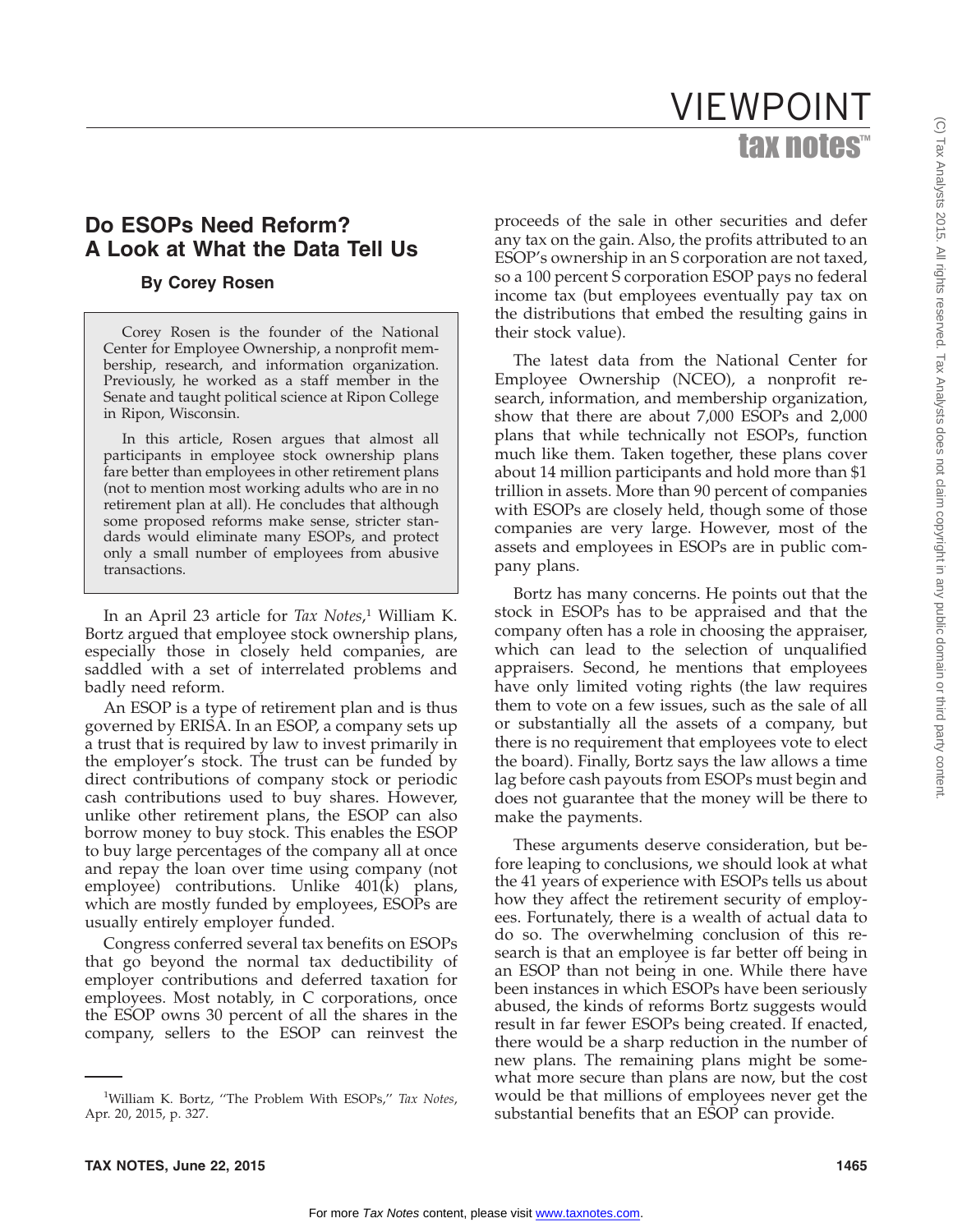#### **A. The Data on ESOPs and Retirement Security**

As Bortz notes, ESOPs inherently increase the concentration of retirement assets in a single security — company stock — and critics contend that this reduced diversification makes ESOPs too risky. Even worse, the argument goes, employees depend on the same company for both their paychecks and retirement accounts.

This is an understandable concern, but it rests on an assumption that turns out to be incorrect in most cases. The diversification argument often assumes that companies with ESOPs are substituting the ESOP for a diversified retirement plan. That turns out to be not true. ESOP companies are slightly more likely to have a secondary retirement plan (even a defined benefit plan) than non-ESOP companies are to have just *one* plan. Moreover, many mature ESOPs begin to diversify the assets in the plan over time, as explained below. So in the large majority of cases, the real comparison is between non-ESOP participants who have \$X in diversified assets, versus ESOP participants who have \$X in diversified assets but also \$Y in company stock. In practice, regarding retirement assets, ESOP participants are better off than people in other retirement plans by a considerable margin, and they are vastly better off than workers who have no retirement plan at all.

By their design, ESOPs are better for lowerincome and younger employees than are typical  $401(k)$  plans. Most of the money in  $401(k)$  plans comes from the employee, not the employer. Lowerincome employees are the least likely to participate in a 401(k) plan, and they contribute the lowest percentage of pay. The Employee Benefit Research Institute found in 2013 that among private sector wage and salary workers between 21 and 64, just 52.7 percent had access to any kind of retirement plan, and only 45.4 percent actually participated in one. For workers making less than \$40,000 per year, the numbers are even lower.2 Because lower-paid people who do participate contribute a lower percentage of their pay to the 401(k), they also get a lower match on a percentages basis, thus skewing 401(k) benefits upward. The EBRI data indicate that those making more than \$80,000 per year contribute between 8 and 9 percent of pay per year to the 401(k), while those making \$40,000 or less contribute 4 to 6 percent.3

By law, ESOPs must at least include all full-time employees over age 21 in the plan and must base

their stock allocations on relative pay up to a maximum of \$265,000 (in 2015) or use a more level formula. Thus, the plans include almost everyone and do not skew contribution rates toward higherincome people.

ESOPs also prove to be better than  $401(k)$ s in several other ways, as described below.

**1. ESOP company contribution rates are higher.** Non-ESOP companies contribute about 4 percent of pay per year into their 401(k) plans, according to the 401(k) Plan Help Center, but that only goes to those employees who defer income into the plan, which typically constitutes about two-thirds to threequarters of the eligible employees. As shown below, ESOPs are not actually more volatile than 401(k) plans, but even if they were**,** there is considerable room for downside in an ESOP before the risk becomes comparable with that of a diversified plan**.**

In 2010, the National Center for Employee Ownership (NCEO) did an extensive analysis of 2009 ESOP filings using data from Department of Labor (DOL) Form 5500 reports. The study carefully compiled data from multiple plans within a single company. This was not just a sample; the NCEO looked at every ESOP company (for which data was available) and compared ESOPs with all other retirement plans. The average ESOP company contributed \$4,443 per active participant to its ESOP in the most recently available year. In comparison, the average non-ESOP company with a defined contribution plan contributed \$2,533 per active participant to its primary plan in that year. In other words, ESOP companies contributed 75 percent more on average to their ESOPs than other companies contributed to their primary defined contribution plan. Controlling for plan age, number of employees, and type of business, the ESOP advantage increased to between 90 and 110 percent more than non-ESOP companies.4

**2. ESOPs are more likely to have secondary retirement plans than other companies are to offer any plan.** In that same 2010 project, the NCEO found that 56 percent of ESOP companies had a secondary retirement plan, but only 47 percent of non-ESOP companies offered any kind of retirement plan. In other words, ESOPs are not a substitute for other retirement plans.

**3. ESOPs and ESOP participants often diversify over time.** Once ESOPs have bought all the shares they are going to buy, companies often start to put cash into the plan. In mature ESOPs, often 20 percent or more of the assets are cash. By law,

<sup>2</sup> EBRI, **''**Employment-Based Retirement Plan Participation: Geographic Differences and Trends, 2013" (Oct. 2014).

EBRI**,** ''Plan Demographics, Participants' Saving Behavior, and Target-Date Fund Investments'' (May 2009).

<sup>4</sup> NCEO, ''Research on Employee Ownership, Corporate Performance, and Employee Compensation'' (2015).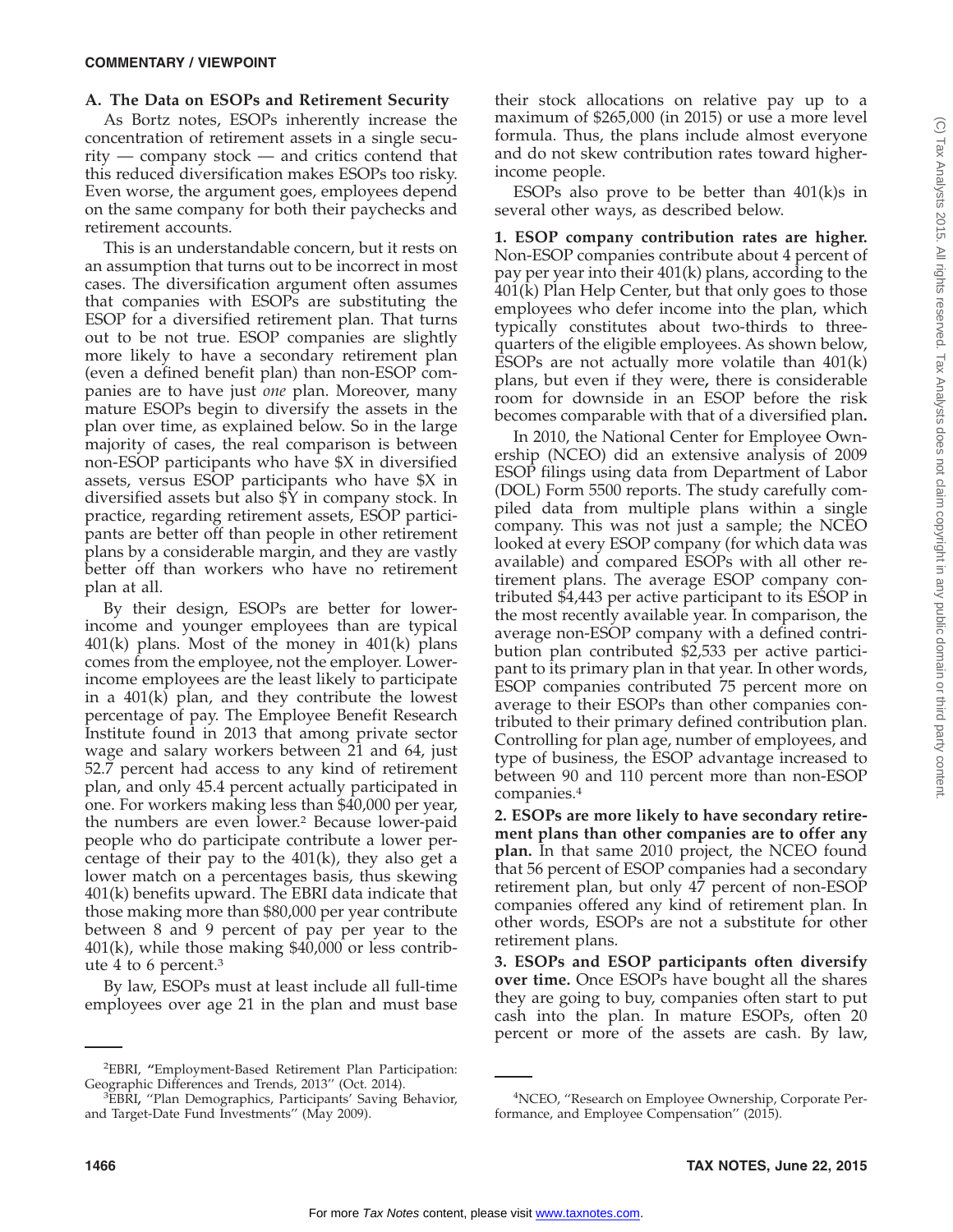#### **COMMENTARY / VIEWPOINT**

employees with 10 years or more in the plan who are age 55 or older can diversify up to 25 percent of their company stock. Five years after they start doing this, they can diversify up to 50 percent.

**4. ESOPs are less volatile and have better rates of return.** Data from the DOL for retirement plans with 100 or more participants show that ESOPs outperformed 401(k) plans in 15 of the 20 years between 1991 and 2010 and underperformed in only three (two were the same). ESOPs were also less volatile during that time, as measured by standard deviation scores for the periods analyzed by the DOL: 1991-2000, 2001-2010, 2006-2010, and 2008-2010.

The table below provides a summary of the findings:

| <b>Return Rates and Volatility in ESOPs</b><br>Versus $401(k)$ Plans                 |                |              |
|--------------------------------------------------------------------------------------|----------------|--------------|
| Measure                                                                              | $401(k)$ Plans | <b>ESOPs</b> |
| Mean rate of return                                                                  | 7.8%           | 9.1%         |
| Standard deviation                                                                   |                |              |
| 1991-2000                                                                            | 11.2%          | 11.1%        |
| 2001-2010                                                                            | 13.5%          | $12.4\%$     |
| 2006-2010                                                                            | $15.5\%$       | 14%          |
| 2008-2010                                                                            | 19.3%          | 17%          |
| Source: Private Pension Plan Bulletin Historical Tables and                          |                |              |
| Graphs, Department of Labor Employee Benefits Security<br>Administration, Nov. 2012. |                |              |

There are two reasons why ESOPs have better return rates and less volatility than 401(k) plans. First, almost all ESOPs are in closely held companies. By law, privately held ESOP companies must undergo an annual independent appraisal. The appraisal typically projects earnings over the next three to five years and then calculates a riskadjusted present value to use as the key element of valuation. This technique tends to average out future volatility. Second, closely held ESOP companies tend to be managed for the long term because their management does not need to worry about shareholder pressure for short-term results. Equities in 401(k) plans are typically in public companies, in which quarter-to-quarter performance is key. As we have seen in the last two decades, the stock market can be extremely volatile, partly as a result of this pressure.

**5. ESOPs lay people off less than do conventional companies.** Comparing retirement benefits is of no value for those who don't have jobs. General Social Survey data from 2002, 2006, and 2010 indicate that employee ownership plan participants are onethird to one-fourth less likely to be laid off than are employees who are not in employee ownership plans.

**6. ESOPs default on loans at a very low rate.** If the argument is true that ESOPs are being overvalued and put employee assets at excessive risk, there should be a high default rate for ESOPs that borrow money (as most do). However, in an NCEO study of 1,232 leveraged ESOP transactions at three large banks, only 1.3 percent of the ESOP companies defaulted in a way that imposed losses on their creditors for loans in effect between 2009 and 2013 (making the annual rate of default a little more than 0.2 percent). The defaults accounted for 1.5 percent of the total value of the ESOP loan portfolio for these companies during this period.5

In a parallel study, the NCEO asked 40 ESOP appraisal firms to provide data on defaults among the ESOP companies they appraised between 2009 and 2013. Eighteen firms responded and reported data on 845 companies. Of these, nine companies (1.1 percent, or an annual rate of 0.2 percent) defaulted in a way that imposed losses on their creditors, while 26 (3.1 percent, or an annual rate of 0.6 percent) had to restructure their loans but went on to repay or were currently repaying their loans. The reason why ESOP companies have a lower default rate is that they perform better. Multiple studies show that ESOP companies have stronger performances after establishing the ESOPs than before.<sup>6</sup>

**7. The bottom line.** In the analysis of the Form 5500 data discussed above, the NCEO concluded that when looking only at defined contribution plan assets contributed by the company, ESOP participants have approximately 2.2 times as much in their accounts as participants in comparable non-ESOP companies with defined contribution plans. The ESOP participants are somewhat more likely to participate in a 401(k) plan or other retirement plan as well.

#### **B. So Are Reforms Needed?**

Bortz and other critics of ESOPs argue that all ESOPs should have independent outside trustees. In 2012 the NCEO surveyed ESOP companies and found that 37 percent had outside trustees. If not an outsider, the trustee is almost always a corporate officer (but very rarely a corporate officer who has sold to the ESOP). The law requires all trustees, whoever they are, to act for the primary benefit of plan participants, but conflicts can arise if corporate insiders are trustees. Both the DOL and plan participants can and do sue when they believe this duty has been violated, but abusive transactions still occur.

Requiring independent trustees would eliminate many of the conflicts, but this is a significant added

<sup>5</sup> NCEO, ''Default Rates on ESOP Loans, 2009-2013'' (2014). 6 *Id.*